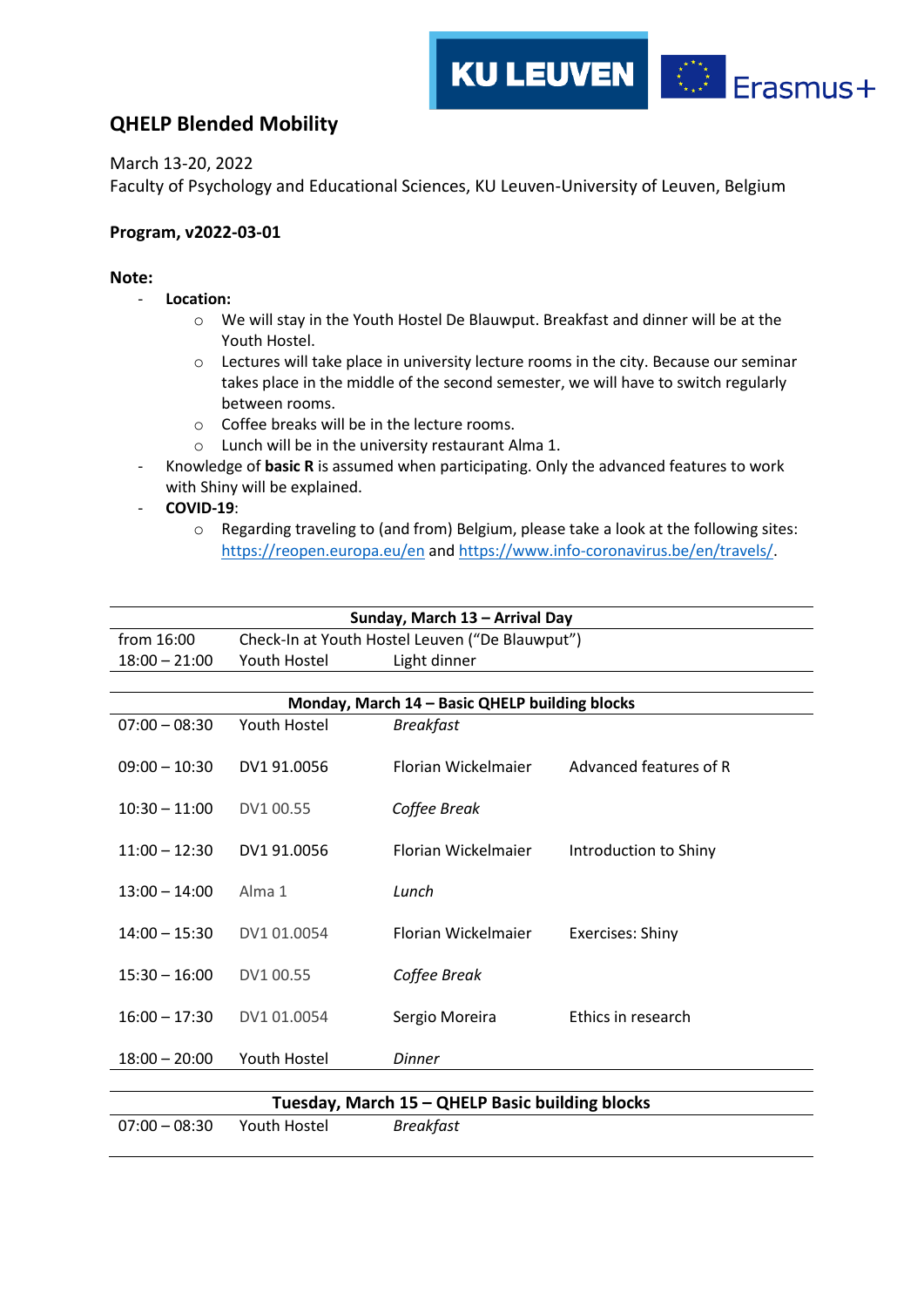| $09:00 - 10:30$ | DV1 02.0056  | Pasquale Anselmi &<br>Andrea Spoto | Constructing, improving, and<br>shortening tests for skill<br>assessment: The competence-<br>based test development<br>methodology |
|-----------------|--------------|------------------------------------|------------------------------------------------------------------------------------------------------------------------------------|
| $10:30 - 11:00$ | DV1 00.55    | Coffee Break                       |                                                                                                                                    |
| $11:00 - 12:30$ | DV1 02.0056  | Pasquale Anselmi &<br>Andrea Spoto | Constructing, improving, and<br>shortening tests for skill<br>assessment: The competence-<br>based test development<br>methodology |
| $13:00 - 14:00$ | Alma 1       | Lunch                              |                                                                                                                                    |
| $14:00 - 15:30$ | DV1 02.0056  | Pasquale Anselmi &<br>Andrea Spoto | Exercises on skill assessment                                                                                                      |
| $15:30 - 16:00$ | DV1 00.55    | Coffee Break                       |                                                                                                                                    |
| $16:00 - 17:30$ | DV1 02.0056  | <b>All Teachers</b>                | Introduction to Student Projects                                                                                                   |
| $18:00 - 20:00$ | Youth Hostel | <b>Dinner</b>                      |                                                                                                                                    |

|                 |                     | Wednesday, March $16$ – Tools for teaching stats |                                              |
|-----------------|---------------------|--------------------------------------------------|----------------------------------------------|
| $07:00 - 08:30$ | <b>Youth Hostel</b> | <b>Breakfast</b>                                 |                                              |
| $09:00 - 10:30$ | DV3 01,0001         | Rocío Alcalá-Quintana                            | Data analysis in psychophysics               |
| $10:30 - 11:00$ | DV1 00.55           | Coffee Break                                     |                                              |
| $11:00 - 12:30$ | DV3 01.0001         | Rocío Alcalá-Quintana                            | Exercises: Data analysis in<br>psychophysics |
| $13:00 - 14:00$ | Alma 1              | Lunch                                            |                                              |
| $14:00 - 15:30$ | DV3 01.0001         | Fabian Dablander                                 | Epidemiological modeling                     |
| $15:30 - 16:00$ | DV1 00.55           | Coffee Break                                     |                                              |
| $16:00 - 17:30$ | DV3 01.0001         | <b>Fabian Dablander</b>                          | Exercises: Epidemiological<br>modeling       |
| $18:00 - 20:00$ | Youth Hostel        | <b>Dinner</b>                                    |                                              |
|                 |                     |                                                  |                                              |
|                 |                     | Thursday, March 17 - Modeling                    |                                              |
| $07:00 - 08:30$ | <b>Youth Hostel</b> | <b>Breakfast</b>                                 |                                              |
| $09:00 - 10:30$ | DV3 01.0031         | Eric-Jan Wagenmakers                             | Tools for teaching stats                     |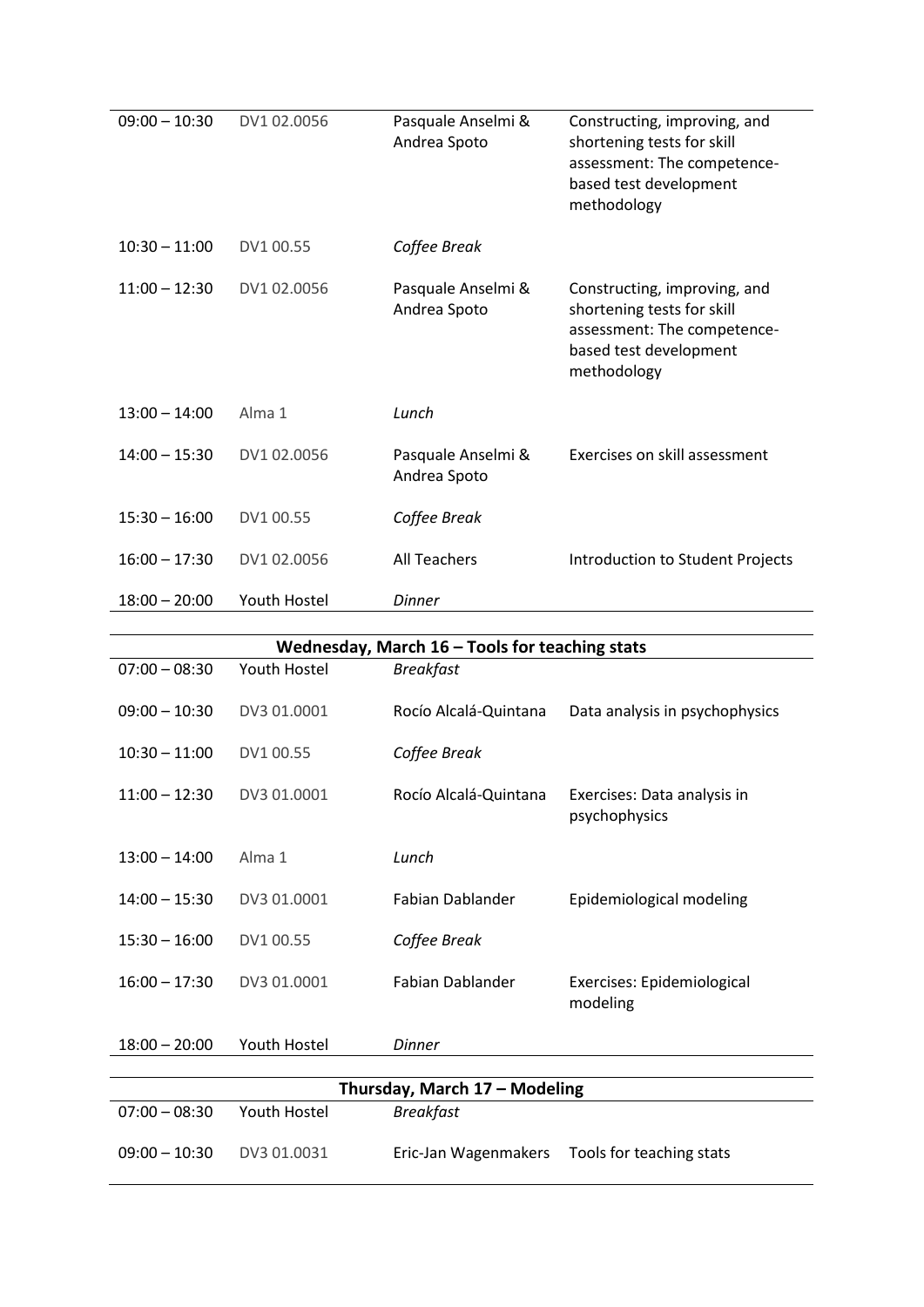| $10:30 - 11:00$ | DV1 00.55      | Coffee Break                                          |                                     |
|-----------------|----------------|-------------------------------------------------------|-------------------------------------|
| $11:00 - 12:30$ | DV3 01.0031    | Eric-Jan Wagenmakers                                  | Tools for teaching stats            |
| $13:00 - 14:00$ | Alma 1         | Lunch                                                 |                                     |
| $14:00 - 15:30$ | DV1 01.0054    | Eric-Jan Wagenmakers                                  | Exercises: Tools for teaching stats |
| $15:30 - 16:00$ | DV1 00.55      | Coffee Break                                          |                                     |
| $16:00 - 17:30$ | DV1 01.0054    | Eric-Jan Wagenmakers                                  | Exercises: Tools for teaching stats |
| $18:00 - 20:00$ | Youth Hostel   | <b>Dinner</b>                                         |                                     |
|                 |                | Friday, March 18 - Working on Student Projects        |                                     |
| $07:00 - 08:30$ | Youth Hostel   | <b>Breakfast</b>                                      |                                     |
|                 |                |                                                       |                                     |
| $09:00 - 10:30$ | DV1 01.0054    | All Teachers                                          | <b>Student Projects</b>             |
| $10:30 - 11:00$ | DV1 00.55      | Coffee Break                                          |                                     |
| $11:00 - 12:30$ | DV1 01.0054    | <b>All Teachers</b>                                   | <b>Student Projects</b>             |
| $13:00 - 14:00$ | Alma 1         | Lunch                                                 |                                     |
| $14:00 - 15:30$ | DV1 01.0054    | <b>All Teachers</b>                                   | <b>Student Projects</b>             |
| $15:30 - 16:00$ | DV1 00.55      | Coffee Break                                          |                                     |
| $16:00 - 17:30$ | DV1 01.0054    | <b>All Teachers</b>                                   | <b>Student Projects</b>             |
| $18:00 - 20:00$ | Youth Hostel   | <b>Dinner</b>                                         |                                     |
|                 |                | Saturday, March 19 - Presentation of Student Projects |                                     |
| $07:00 - 08:30$ | Youth Hostel   | <b>Breakfast</b>                                      |                                     |
| $09:00 - 10:30$ | DV1 01.0054    | Students                                              | <b>Short Presentations</b>          |
| $10:30 - 11:00$ | DV1 00.55      | Coffee Break                                          |                                     |
| $11:00 - 12:30$ | DV1 01.0054    | Students                                              | Fair of Shiny Apps                  |
| $13:00 - 14:00$ | Alma 1         | Lunch                                                 |                                     |
| $14:30 - 16:00$ | Tiensestraat 5 | Everyone                                              | Leuven City Tour                    |
| $18:00 - 20:00$ | Youth Hostel   | <b>Dinner</b>                                         |                                     |
| from 21:00      | N.N.           | Everyone                                              | <b>Farewell Party</b>               |
|                 |                |                                                       |                                     |
|                 |                | Sunday, March 20 - Departure Day                      |                                     |